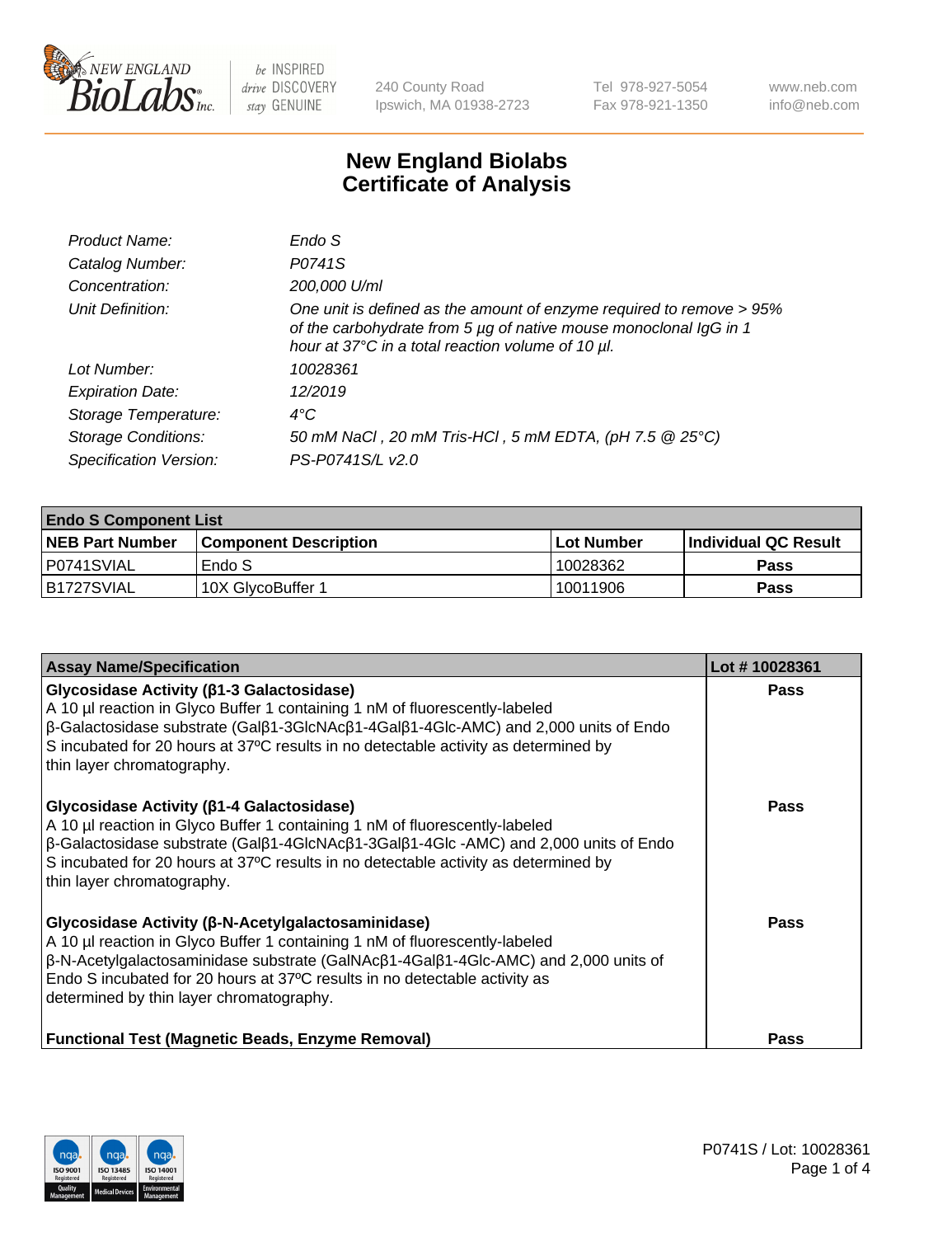

240 County Road Ipswich, MA 01938-2723 Tel 978-927-5054 Fax 978-921-1350 www.neb.com info@neb.com

| <b>Assay Name/Specification</b>                                                                                                                                                                                                                                                                                                             | Lot #10028361 |
|---------------------------------------------------------------------------------------------------------------------------------------------------------------------------------------------------------------------------------------------------------------------------------------------------------------------------------------------|---------------|
| Magnetic chitin beads (50 µl) were equilibrated and incubated with 2,000 units of<br>Endo S in 300 µl of 50mM ammonium formate, pH 4.4. The beads were pelleted using a<br>magnetic separation rack. No Endo S was detected in the supernatant as determined by<br>activity assay and mass spectrometry analysis.                           |               |
| Glycosidase Activity (Endo F1, F2, H)<br>A 10 µl reaction in Glyco Buffer 1 containing 1 nM of fluorescently-labeled Endo F1,<br>F2, H substrate (Dansylated invertase high mannose) and 2,000 units of Endo S<br>incubated for 20 hours at 37°C results in no detectable activity as determined by<br>thin layer chromatography.           | Pass          |
| Glycosidase Activity (α-Glucosidase)<br>A 10 µl reaction in Glyco Buffer 1 containing 1 nM of fluorescently-labeled<br>α-Glucosidase substrate (Glcα1-6Glcα1-4Glc-AMC) and 2,000 units of Endo S incubated<br>for 20 hours at 37°C results in no detectable activity as determined by thin layer<br>chromatography.                         | Pass          |
| Glycosidase Activity (α-Neuraminidase)<br>A 10 µl reaction in Glyco Buffer 1 containing 1 nM of fluorescently-labeled<br>α-Neuraminidase substrate (Neu5Acα2-3Galβ1-3GlcNAcβ1-3Galβ1-4Glc-AMC) and 2,000<br>units of Endo S incubated for 20 hours at 37°C results in no detectable activity as<br>determined by thin layer chromatography. | Pass          |
| Glycosidase Activity (α1-2 Fucosidase)<br>A 10 µl reaction in Glyco Buffer 1 containing 1 nM of fluorescently-labeled<br>α-Fucosidase substrate (Fucα1-2Galβ1-4Glc-AMC) and 2,000 units of Endo S incubated<br>for 20 hours at 37°C results in no detectable activity as determined by thin layer<br>chromatography.                        | <b>Pass</b>   |
| Glycosidase Activity (α1-3 Fucosidase)<br>A 10 µl reaction in Glyco Buffer 1 containing 1 nM of fluorescently-labeled<br>α-Fucosidase substrate (Fucα1-3Galβ1-4GlcNAcβ1-3Galβ1-4Glc-AMC) and 2,000 units of<br>Endo S incubated for 20 hours at 37°C results in no detectable activity as<br>determined by thin layer chromatography.       | Pass          |
| Glycosidase Activity (α1-3 Galactosidase)<br>A 10 µl reaction in Glyco Buffer 1 containing 1 nM of fluorescently-labeled<br>α-Galactosidase substrate (Galα1-3Galβ1-4GlcNAc-AMC) and 2,000 units of Endo S<br>incubated for 20 hours at 37°C results in no detectable activity as determined by<br>thin layer chromatography.               | <b>Pass</b>   |
| Glycosidase Activity (α1-3 Mannosidase)<br>A 10 µl reaction in Glyco Buffer 1 containing 1 nM of fluorescently-labeled                                                                                                                                                                                                                      | <b>Pass</b>   |

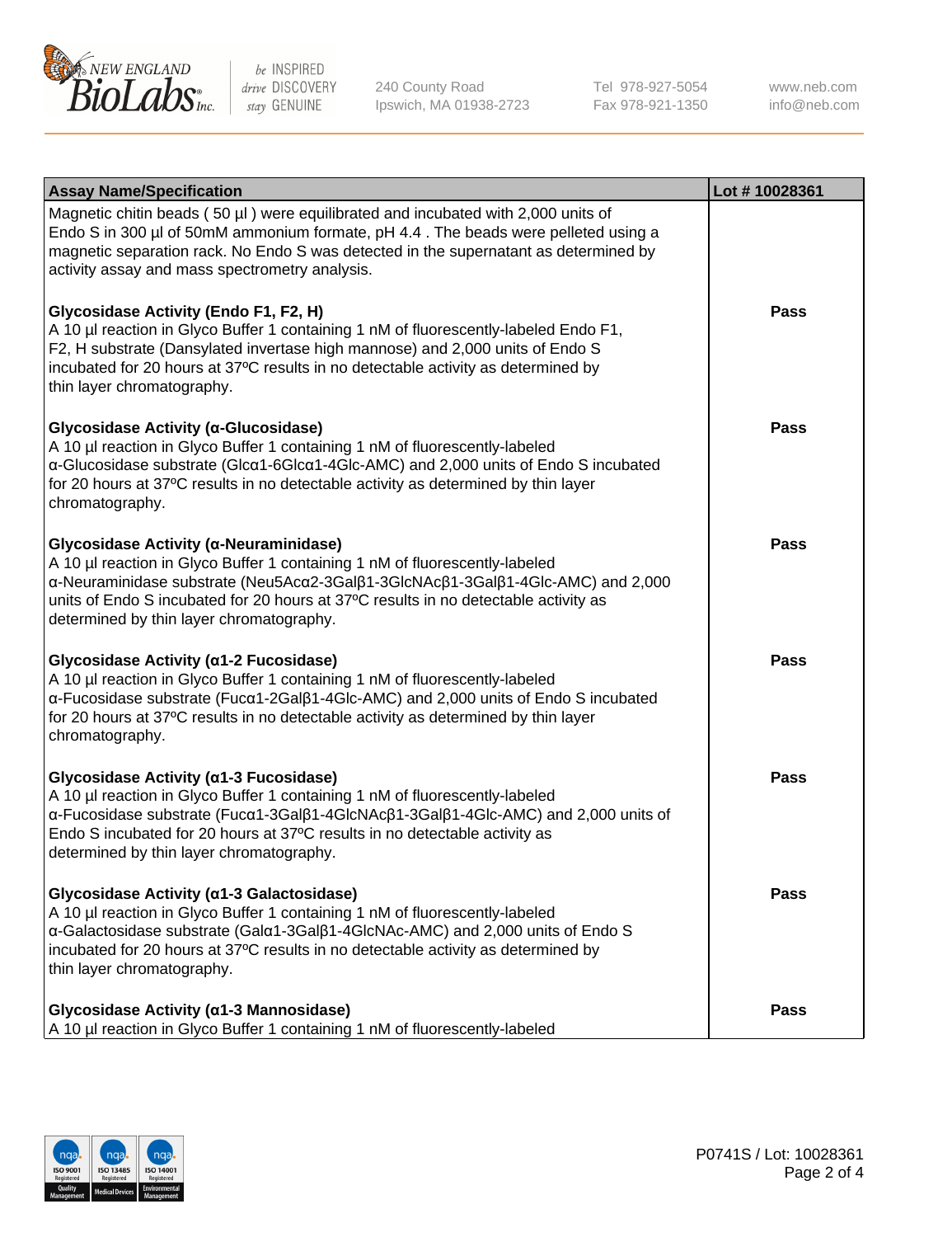

240 County Road Ipswich, MA 01938-2723 Tel 978-927-5054 Fax 978-921-1350

www.neb.com info@neb.com

| <b>Assay Name/Specification</b>                                                                                                                                                                                                                                                                                                                             | Lot #10028361 |
|-------------------------------------------------------------------------------------------------------------------------------------------------------------------------------------------------------------------------------------------------------------------------------------------------------------------------------------------------------------|---------------|
| α-Mannosidase substrate (Manα1-3Manβ1-4GlcNAc-AMC) and 2,000 units of Endo S<br>incubated for 20 hours at 37°C results in no detectable activity as determined by<br>thin layer chromatography.                                                                                                                                                             |               |
| Glycosidase Activity (α1-6 Galactosidase)<br>A 10 µl reaction in Glyco Buffer 1 containing 1 nM of fluorescently-labeled<br>α-Galactosidase substrate (Galα1-6Galα1-6Glcα1-2Fru-AMC) and 2,000 units of Endo S<br>incubated for 20 hours at 37°C results in no detectable activity as determined by<br>thin layer chromatography.                           | Pass          |
| Glycosidase Activity (α1-6 Mannosidase)<br>A 10 µl reaction in Glyco Buffer 1 containing 1 nM of fluorescently-labeled<br>α-Mannosidase substrate (Μanα1-6Μanα1-6(Μanα1-3)Man-AMC) and 2,000 units of Endo S<br>incubated for 20 hours at 37°C results in no detectable activity as determined by<br>thin layer chromatography.                             | <b>Pass</b>   |
| Glycosidase Activity (α-N-Acetylgalactosaminidase)<br>A 10 µl reaction in Glyco Buffer 1 containing 1 nM of fluorescently-labeled<br>α-N-Acetylgalactosaminidase substrate (GalNAcα1-3(Fucα1-2)Galβ1-4Glc-AMC) and 2,000<br>units of Endo S incubated for 20 hours at 37°C results in no detectable activity as<br>determined by thin layer chromatography. | Pass          |
| Glycosidase Activity (β-Mannosidase)<br>A 10 µl reaction in Glyco Buffer 1 containing 1 nM of fluorescently-labeled<br>β-Mannosidase substrate (Manβ1-4Manβ1-4Man-AMC) and 2,000 units of Endo S incubated<br>for 20 hours at 37°C results in no detectable activity as determined by thin layer<br>chromatography.                                         | Pass          |
| Glycosidase Activity (β-Xylosidase)<br>A 10 µl reaction in Glyco Buffer 1 containing 1 nM of fluorescently-labeled<br>$\beta$ -Xylosidase substrate (Xyl $\beta$ 1-4Xyl $\beta$ 1-4Xyl $\beta$ 1-4Xyl-AMC) and 2,000 units of Endo S<br>incubated for 20 hours at 37°C results in no detectable activity as determined by<br>thin layer chromatography.     | Pass          |
| <b>Protease Activity (SDS-PAGE)</b><br>A 20 µl reaction in 1X Glyco Buffer 1 containing 24 µg of a standard mixture of<br>proteins and a minimum of 2,000 units of Endo S incubated for 20 hours at 37°C,<br>results in no detectable degradation of the protein mixture as determined by<br>SDS-PAGE with Coomassie Blue detection.                        | Pass          |
| <b>Protein Purity Assay (SDS-PAGE)</b><br>Endo S is $\geq$ 95% pure as determined by SDS-PAGE analysis using Coomassie Blue<br>detection.                                                                                                                                                                                                                   | <b>Pass</b>   |